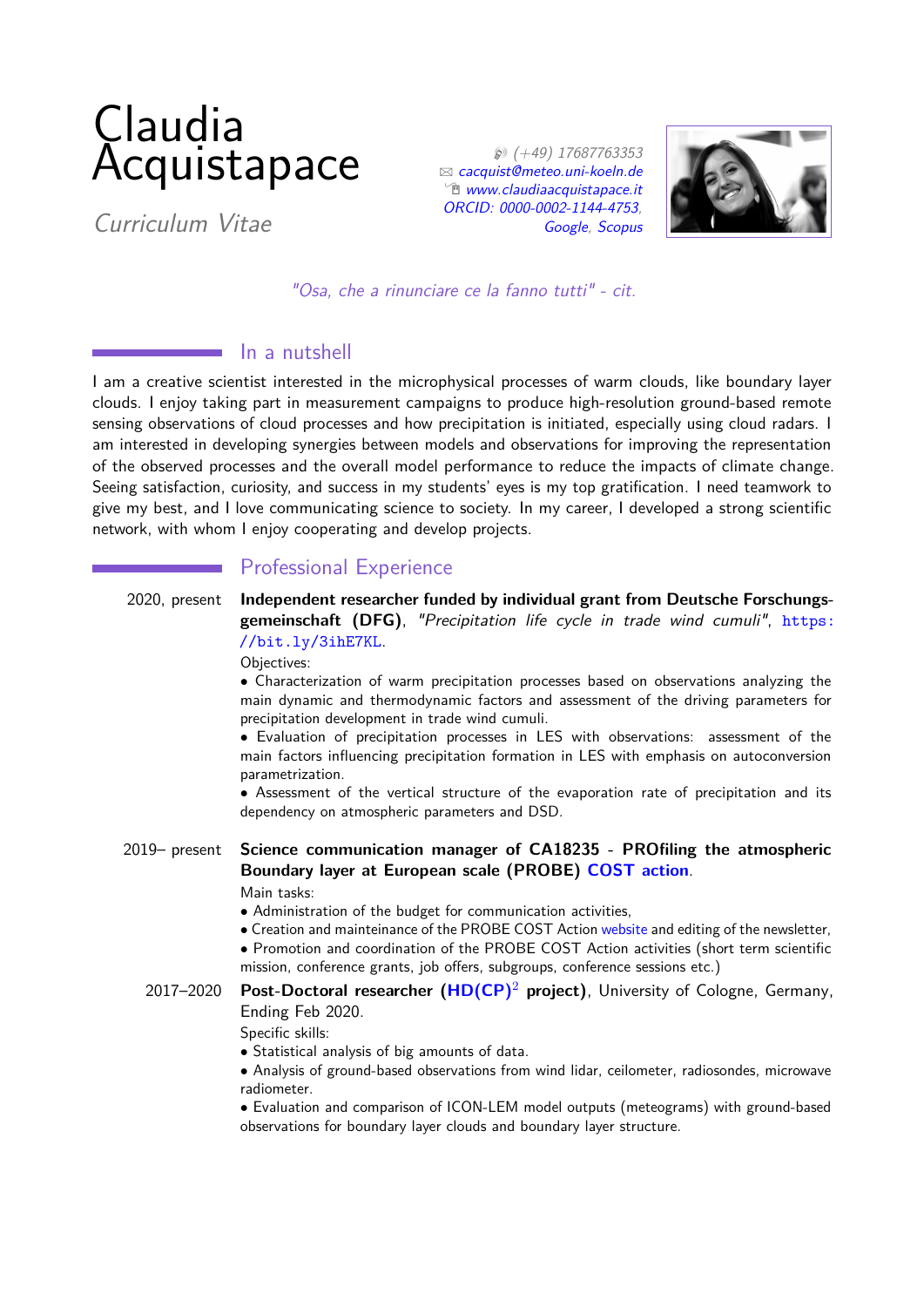- 2019– present **PI of project ["Wetoo: what they don't tell you",](https://www.claudiaacquistapace.it/index.php/activities/wetoo-what-they-don-t-tell-you) a video documentary on women in science, funded by the Gender equality commission of the University of Cologne**.
	- 2019, May **Approved proposal for small field campaign by Department of Energy (DOE) and the Atmospheric Radiation Measurement [\(ARM\)](https://www.arm.gov/policies/campaign-guidelines/small-campaigns)**, [Precipitation in trade](https://www.arm.gov/research/campaigns/amf2020eurec4asupport) [cumuli within EUREC4A](https://www.arm.gov/research/campaigns/amf2020eurec4asupport), 20 January 2020 - 20 February 2020.

2013–2017 **Phd candidate**, University of Cologne, Germany. Main voci of research:

• Cloud radar raw data analysis  $(I/Q)$  and optimization of settings for drizzle detection purpose.

- Forward simulations of 1d bin microphysical model
- Creation of extended dataset of multi sensor observations of liquid continental clouds.
- Development of new criterion to detect drizzle in the cloud from ground-based.

## **Education**

- 2013–2017 **Doctoral degree in Meteorology**, [Investigation of drizzle onset in liquid clouds](http://kups.ub.uni-koeln.de/7932/) [using ground-based active and passive remote sensing instruments,](http://kups.ub.uni-koeln.de/7932/) (research project implemented in the framework of EU Marie Curie Initial Training Network (FP7 - PEOPLE - 2011 - ITN) University of Cologne, Cologne, Germany. Supervisor: Prof. Dr. Ulrich Löhnert
- 2009–2012 **Master Degree in Physics specialization in Atmospheric Physics and Meteorology**, University of Bologna, Bologna, Italy, (110 e lode/110).
- 2003–2009 **Bachelor degree in Physics**, University of Pisa, Pisa, Italy, (110/110).
- 1998–2003 **High school Diploma**, Liceo Scientifico F. Buonarroti, Pisa, Italy (100/100).

### Teaching/supervising experience

- February 2021 **Master thesis supervisor**, Labbri, Giacomo (2021) Mesoscale Air-Sea interaction during the EUREC4A campaign: case studies analysis., University of Bologna, Italy.
	- June 2019 **Training on PAMTRA**, 1 day training workshop on the Passive and Active Microwave radiative TRAnsfer model (PAMTRA), University of Leipzig, Germany.
	- 2018-2019 **Teaching assistant**, Cloud physics course, master degree in Meteorology, course held by Prof. Susanne Crewell, University of Cologne, Germany.
	- 2016–2017 **Teaching assistant**, Cloud physics course, master degree in Meteorology, course held by Prof. Susanne Crewell, University of Cologne, Germany.

#### Leadership experience

- May 2022 **Convener of the session ["Profiling the atmospheric boundary layer \(ABL\):](https://meetingorganizer.copernicus.org/EGU22/session/43886) [from harmonised measurement networks to multidisciplinary applications"](https://meetingorganizer.copernicus.org/EGU22/session/43886) at the European Geosciences Union (EGU) General Assembly, Wien 2022**.
- May 2021 **Co-convener of the session ["Advancing understanding of the coupling be](https://meetingorganizer.copernicus.org/EGU22/session/43880)[tween clouds, convection and circulation"](https://meetingorganizer.copernicus.org/EGU22/session/43880) at the European Geosciences Union (EGU) General Assembly, Wien 2021**.
- May 2020 **Co-convener of the session ["Advancing understanding of the coupling be](https://meetingorganizer.copernicus.org/EGU2020/session/36892)[tween clouds, convection and circulation"](https://meetingorganizer.copernicus.org/EGU2020/session/36892) at the European Geosciences Union (EGU) General Assembly, Wien 2020**.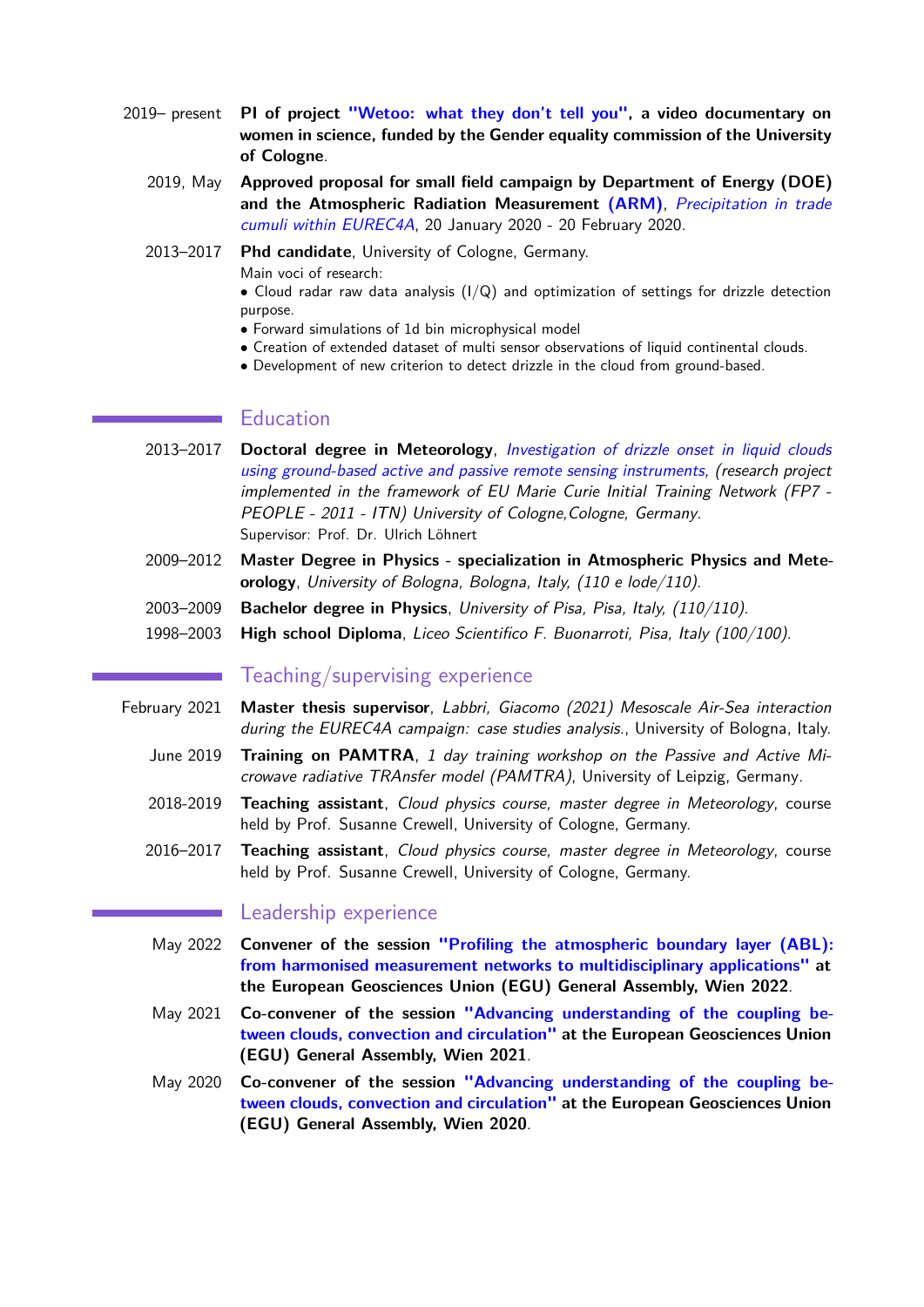- 2018–2019 **Coordinator of cloud section of a [HD\(CP\)](https://hdcp2.zmaw.de/index.php?id=3744)**<sup>2</sup> **project publication**, Paper submitted to the Journal of the Meteorological Society of Japan and awarded as outstanding paper from the Journal of the Meteorological Society of Japan.
	- 2019 **Member of the directive committee of the association "Forum Accademico Italiano"[\(FAI\)](http://fai.science/), responsible person for "Young academy"** .
	- 2016 **Group leader in production of short movie [Climate Change](https://www.youtube.com/watch?v=R9FPL4HdIrk)**.
- 2014–2015 **Experiment leader in various events involving school kids**, ('Taste Natural Sciences' for school girls, September 26, 2014, University of Cologne, Germany and 'Schnupperuni 2015' for school girls, October 03, 2015, University of Cologne, Germany).
	- 2015 **Active participation in enhancement of Wikipedia article on [Millimeter cloud](https://en.wikipedia.org/wiki/Millimeter_cloud_radar) [radars](https://en.wikipedia.org/wiki/Millimeter_cloud_radar)** .

#### Awards

- 2019, May **Best poster price**, International Symposium on Tropospheric profiling (ISTP), Toulouse, France.
- 2019, March **Research award [Reinhard-Süring-Stiftung 2019](https://www.rs-stiftung.org/f%C3%B6rderma%C3%9Fnahmen/) for the PhD dissertation 'Investigation of drizzle onset in liquid clouds using ground-based active and passive remote sensing instruments'**, Garmisch-Partenkirchen, Germany (DE), DACH Conference.
	- 2018 **Award for excellent teaching conferred by the students of the Institute for Geophysics and Meteorology for the winter term of 2017/2018**.

#### Skills

Languages Italian (native), English (fluent), Spanish (fluent), German (intermediate), French (basic) Programming PYTHON, IDL, SHELL, FORTRAN, MATLAB Software Latex, MS Word, MS Excel, MS Powerpoint, Joomla, Yootheme

Editing ADOBE PREMIERE PRO, ADOBE PHOTOSHOP, ADOBE LIGHTROOM, CANVA

- Science communication • creator of outreach [video](https://www.youtube.com/watch?v=EdWNS77qMNA) for the Maria S. Merian research vessel during the EUREC4A campaign, June 2021, Cologne (DE)
	- creator of outreach [videos](https://www.youtube.com/channel/UC46J4rAzbT1PbzRFHZMmHWA) for PROBE COST action, 2020 to present
	- participation in Soap Box Science [event](http://soapboxscience.org/soapbox-science-2019-berlin/) for promoting the visibility of women in science, 22 June 2019, Berlin (DE)
	- organizer of "Science at the pub" [event,](https://www.youtube.com/watch?v=vfyOyD4ONdA) 30th November 2017, Cologne (DE)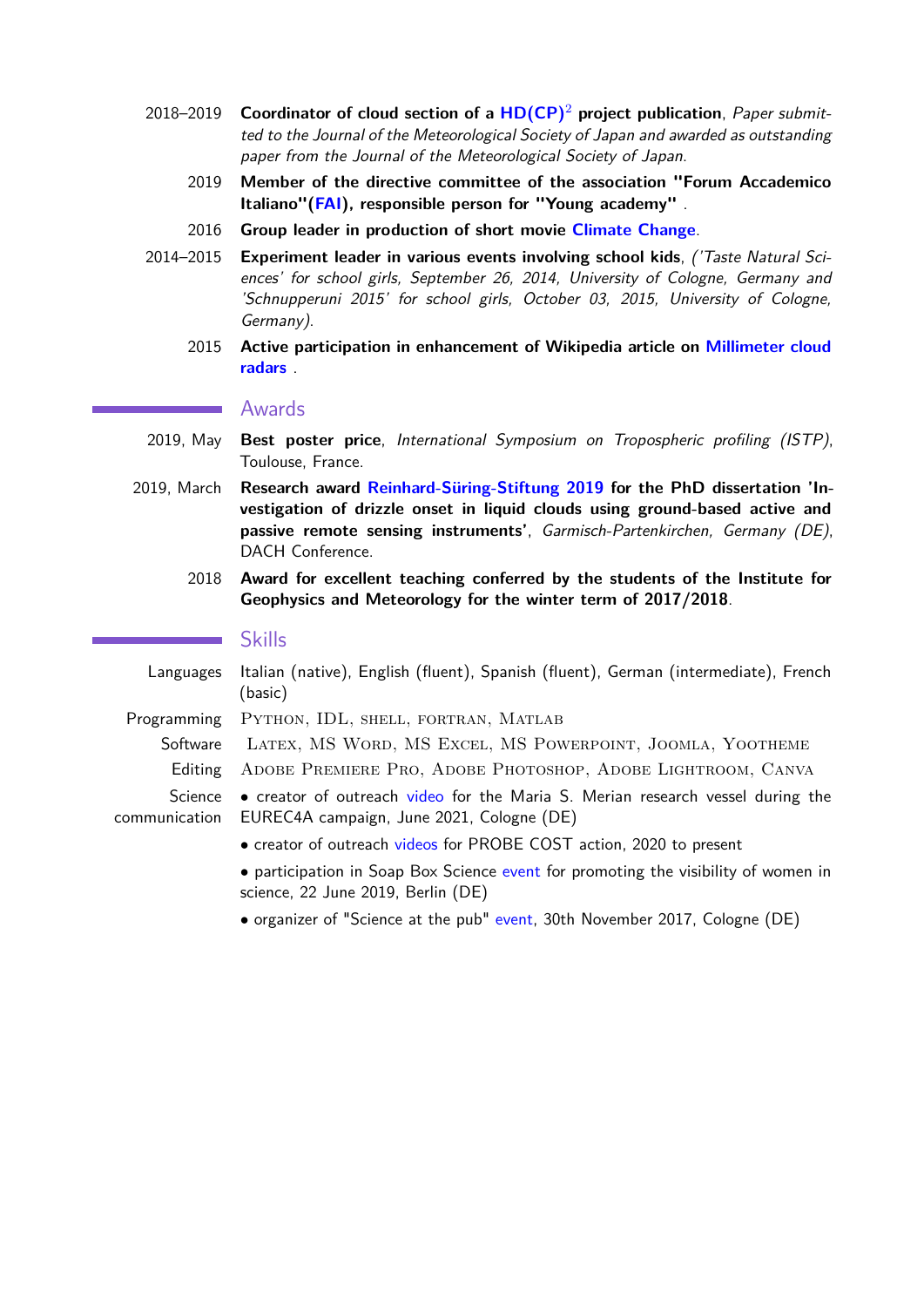#### Peer-reviewed Publications

- [1] C. Acquistapace. "Investigation of drizzle onset in liquid clouds using ground based active and passive remote sensing instruments". text.thesis.doctoral. Cologne, Germany: University of Cologne, Dec. 2017. URL: http://kups. [ub.uni-koeln.de/id/eprint/7932](http://kups.ub.uni-koeln.de/id/eprint/7932).
- [2] C. Acquistapace et al. "A new criterion to improve operational drizzle detection with ground-based remote sensing". In: Journal of Atmospheric and Oceanic Technology (Mar. 2019). DOI: [10.1175/JTECH-D-18-0158.1](http://dx.doi.org/10.1175/JTECH-D-18-0158.1). URL: [https:](https://journals.ametsoc.org/doi/abs/10.1175/JTECH-D-18-0158.1) [//journals.ametsoc.org/doi/abs/10.1175/JTECH-D-18-0158.1](https://journals.ametsoc.org/doi/abs/10.1175/JTECH-D-18-0158.1).
- [3] C. Acquistapace et al. "EUREC $4A$ 's Maria S. Merian ship-based cloud and micro rain radar observations of clouds and precipitation". In: Earth System Science Data Discussions (Aug. 2021). Publisher: Copernicus GmbH, pp. 1–37. DOI: 10.5194/essd-2021-265. URL: [https://essd.copernicus.org/](https://essd.copernicus.org/preprints/essd-2021-265/) [preprints/essd-2021-265/](https://essd.copernicus.org/preprints/essd-2021-265/).
- [4] C. Acquistapace et al. "Optimizing observations of drizzle onset with millimeter-wavelength radars". In: Atmospheric Measurement Techniques 10.5 (2017), pp. 1783–1802. DOI:  $10.5194/amt-10-1783-2017$ . URL: [https:](https://amt.copernicus.org/articles/10/1783/2017/) [//amt.copernicus.org/articles/10/1783/2017/](https://amt.copernicus.org/articles/10/1783/2017/).
- [5] M. Costa-Surós et al. "Detection and attribution of aerosolfffdfffdfffdcloud interactions in large-domain large-eddy simulations with the ICOsahedral Nonhydrostatic model". In: Atmospheric Chemistry and Physics 20.9 (May 2020). Publisher: Copernicus GmbH, pp. 5657-5678. DOI: [10.5194/acp-20-5657-](http://dx.doi.org/10.5194/acp-20-5657-2020) [2020](http://dx.doi.org/10.5194/acp-20-5657-2020). url: <https://acp.copernicus.org/articles/20/5657/2020/>.
- [6] U. Löhnert et al. "JOYCE: Jülich Observatory for Cloud Evolution". In: Bulletin of the American Meteorological Society 96.7 (July 2015), pp. 1157-1174. DOI: [10.1175/BAMS-D-14-00105.1](http://dx.doi.org/10.1175/BAMS-D-14-00105.1). url: [http://journals.ametsoc.org/doi/](http://journals.ametsoc.org/doi/abs/10.1175/BAMS-D-14-00105.1) [abs/10.1175/BAMS-D-14-00105.1](http://journals.ametsoc.org/doi/abs/10.1175/BAMS-D-14-00105.1).
- [7] C. C. Stephan et al. "Ship- and island-based atmospheric soundings from the 2020 EUREC<sup>4</sup>A field campaign". In: Earth System Science Data 13.2 (Feb. 2021). Publisher: Copernicus GmbH, pp. 491-514. DOI: [10.5194/essd-13-491-2021](http://dx.doi.org/10.5194/essd-13-491-2021). url: <https://essd.copernicus.org/articles/13/491/2021/>.
- [8] B. Stevens et al. "EUREC $<sup>4</sup>A$ ". In: Earth System Science Data Discussions (Jan.</sup> 2021). Publisher: Copernicus GmbH, pp. 1-78. DOI: [10.5194/essd-2021-18](http://dx.doi.org/10.5194/essd-2021-18). url: <https://essd.copernicus.org/preprints/essd-2021-18/>.
- [9] B. Stevens et al. "The Added Value of Large-eddy and Storm-resolving Models for Simulating Clouds and Precipitation". In: Journal of the Meteorological Society of Japan. Ser. II 98.2 (May 2020), pp. 395-435. DOI: [10.2151/jmsj.2020-021](http://dx.doi.org/10.2151/jmsj.2020-021).

#### Selected presentations

• Invited talk - June 2017, **Colloquium - University of Leipzig**, Leipzig (Germany): Boundary layer cloud life-cycle in ICON-LEM and ground-based observations